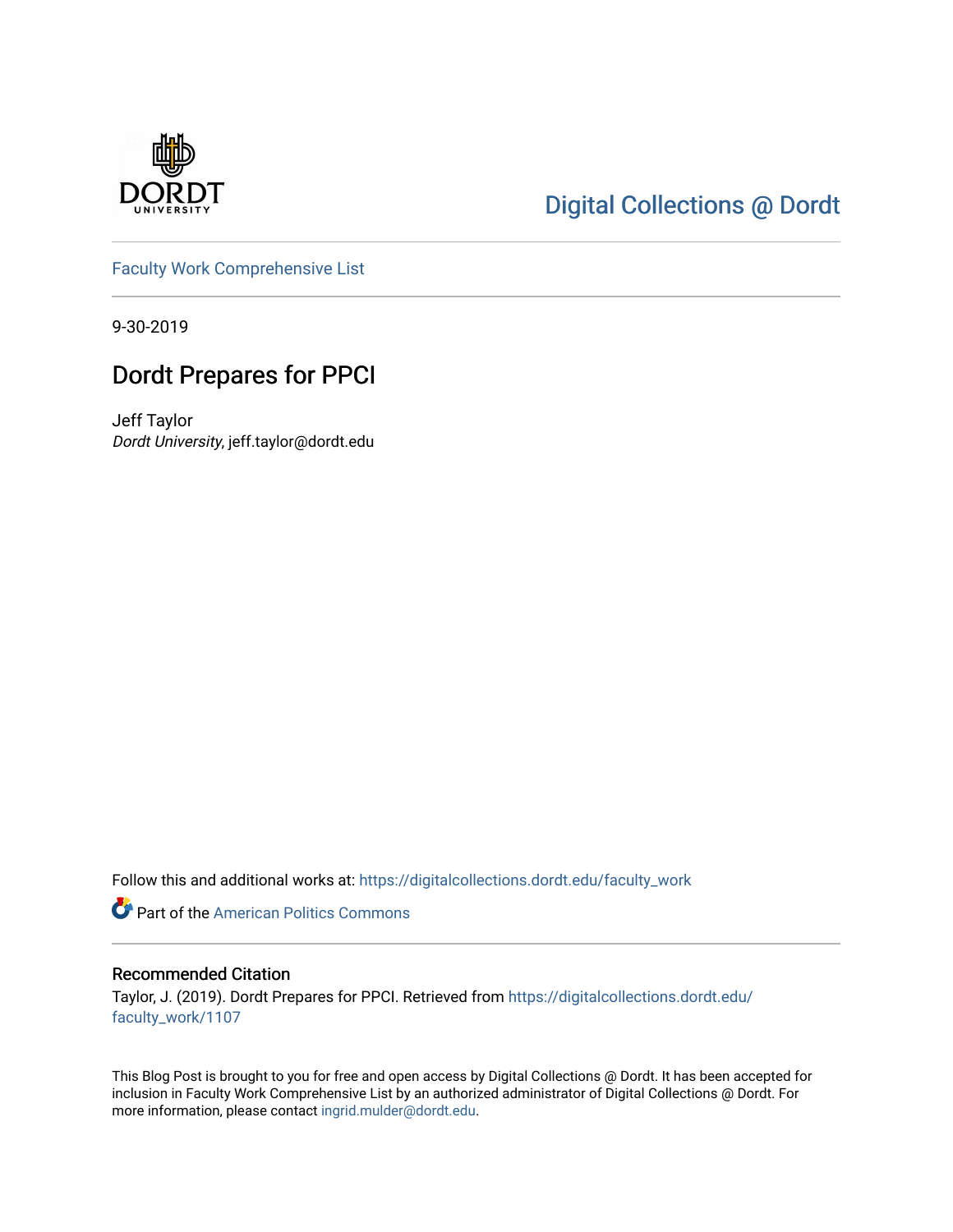### Dordt Prepares for PPCI

#### Abstract

Posting about the upcoming Presidential Politics of Iowa Conference to be held at Dordt University, October 24-27, 2019, from In All Things - an online journal for critical reflection on faith, culture, art, and every ordinary-yet-graced square inch of God's creation.

<https://inallthings.org/dordt-prepares-for-ppci/>

#### Keywords

In All Things, Dordt University, Presidential Politics Conference of Iowa, leadership, common good, Emma Green, John Inazu, Daniel McCarthy, Michael Wear

#### **Disciplines**

American Politics

#### **Comments**

[In All Things](http://inallthings.org/) is a publication of the [Andreas Center for Reformed Scholarship and Service](http://www.dordt.edu/services_support/andreas_center/) at Dordt [University](http://www.dordt.edu/).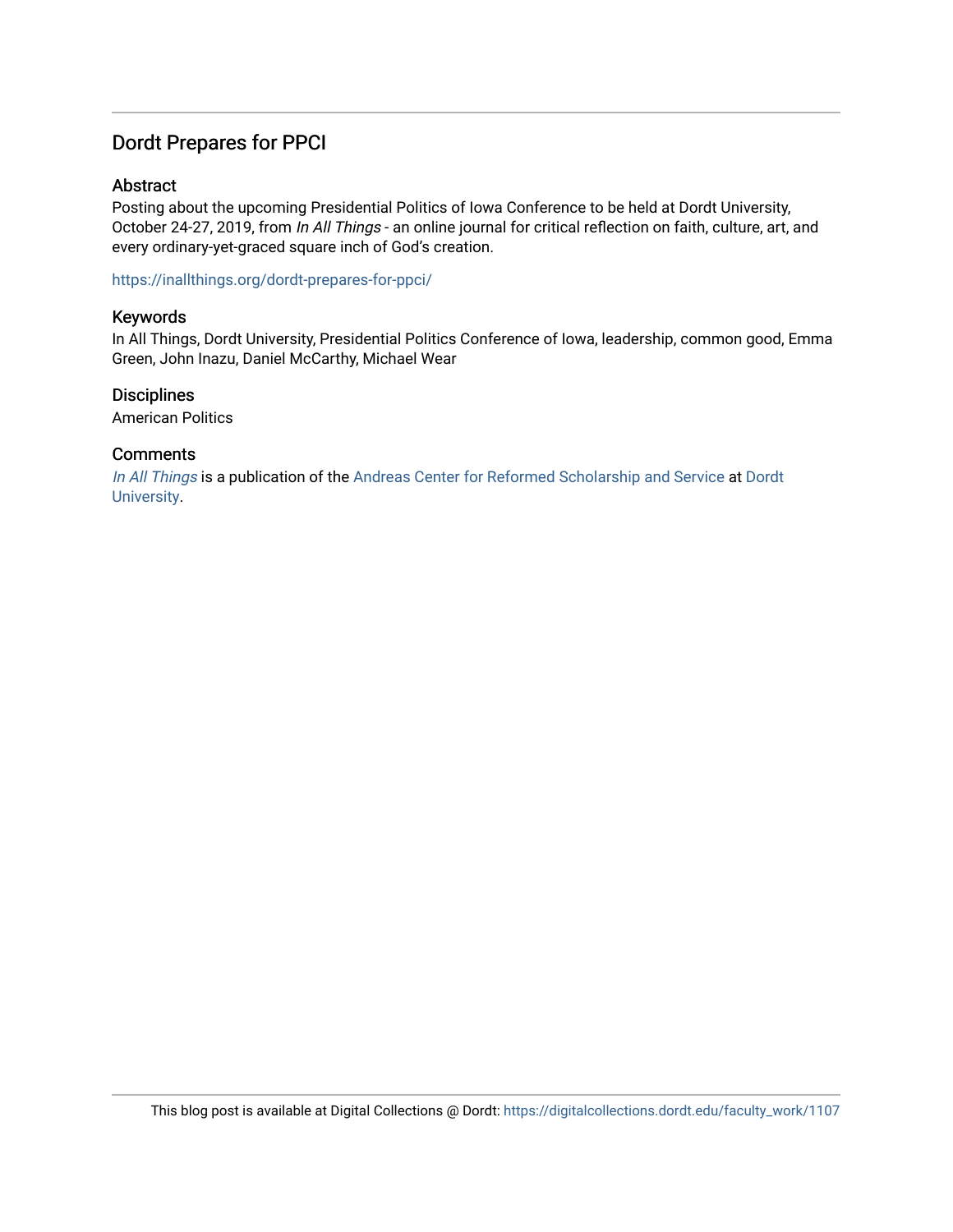

September 30, 2019

# **Dordt Prepares for PPCI**

#### **Jeff Taylor**

Coming up soon—from Thursday evening, October 24, through Saturday noon, October 26—the Andreas Center and Political Science Department of Dordt University will be hosting the Presidential Politics Conference of Iowa (PPCI).





Emma Green



John Inazu



Daniel McCarthy



Michael Wear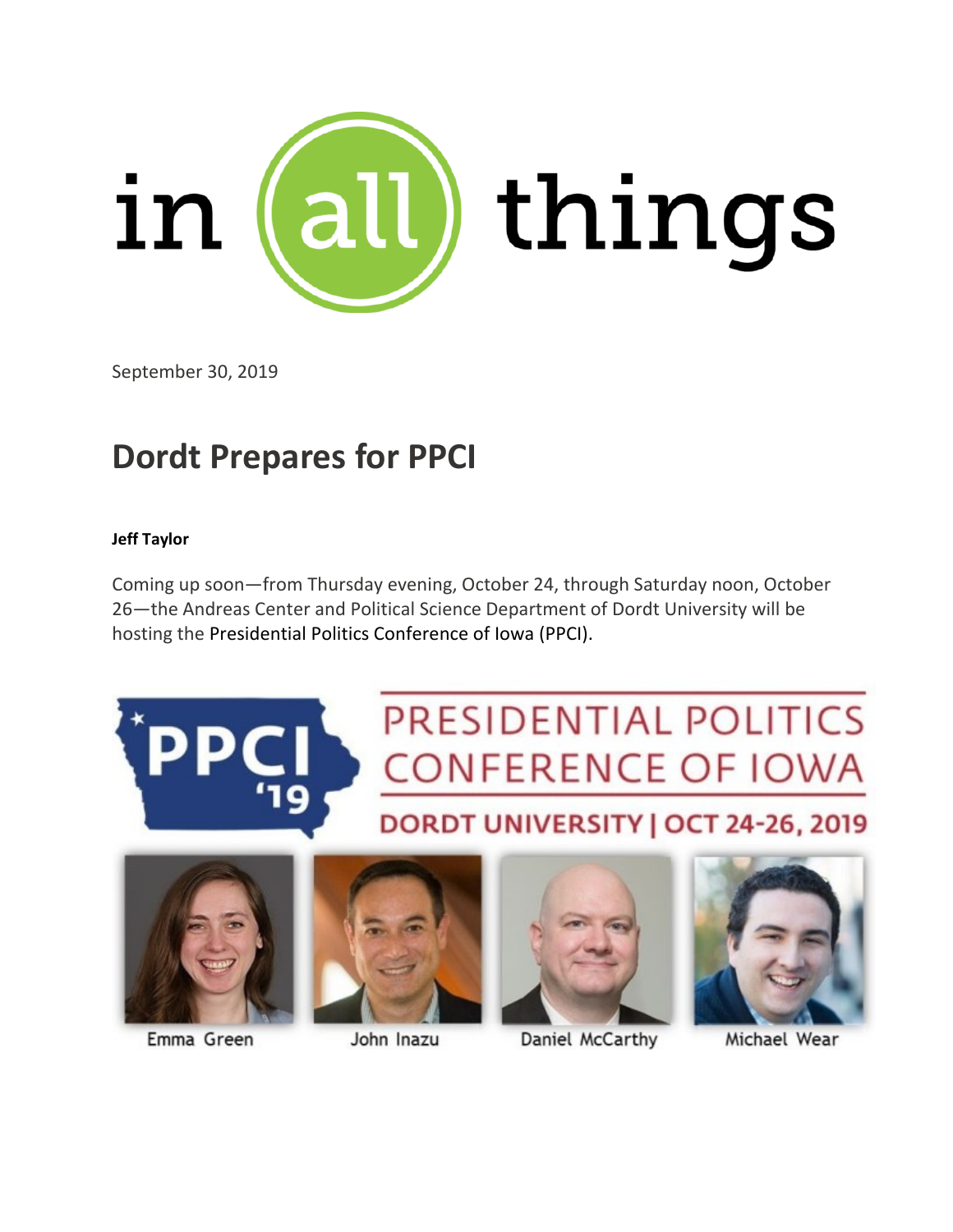PPCI is a unique event involving scholars, students, candidates, reporters, and citizens. It will occur in the context of an academic conference, but will be more than that—it will be a celebration of grassroots democracy and the Iowa caucuses. We find a good mix of political scientists, historians, and practitioners of other disciplines as we focus on presidential elections and presidential power.

The underlying theme of our conference is "executive leadership for the common good." A variety of methodologies, both qualitative and quantitative, are welcome at PPCI. We aim to help bridge the gap between theory and practice. Politicians do not read scholarly journals. Few voters and activists read them either. Politics is not just something about which we study and write; it's something that we do.

The keynote speakers we will be hearing from are Emma Green of *The Atlantic*, Daniel McCarthy of *Modern Age*, John Inazu of Washington University, and Michael Wear of The AND Campaign. Each of the four is a distinguished analyst of American politics.

In addition to political topics, Green writes frequently about religion, and her work has appeared in venues such as the *New York Times* and *Washington Post*. McCarthy is a past editor-in-chief of *The American Conservative*, a magazine co-founded by Pat Buchanan; *Modern* Age journal was founded by conservative thinker Russell Kirk. With expertise on First Amendment freedoms and political civility, Professor Inazu teaches criminal law and law & religion. After serving as a White House staffer in the Obama Administration, Wear led faith outreach for the Obama 2012 campaign; he is a pro-life Democrat.

PPCI has no "party line." Featured speakers exemplify a variety of viewpoints and we will be hosting a diverse group of participants. In addition to our four keynote speakers, we now have two presidential candidates scheduled to appear: Joe Sestak and Tulsi Gabbard.

Sestak is a former Deputy Chief of Naval Operations, former U.S. Representative (D-PA), and former Democratic nominee for U.S. Senate. Admiral Sestak has a PhD in government from Harvard University. Gabbard is a U.S. Representative (D-HI), Major in the Hawaii Army National Guard, and former Vice Chair of the Democratic National Committee. Congresswoman Gabbard placed Bernie Sanders' name in nomination for president at the 2016 national convention.

Too often, those with power in American society obscure the most important matters in elections in favor of things like cult of personality, media-generated distractions, who'sup-who's-down polling, and *demos*-dividing secondary issues. We hope to go deeper. We are interested not only in who wins presidential elections but why they win and